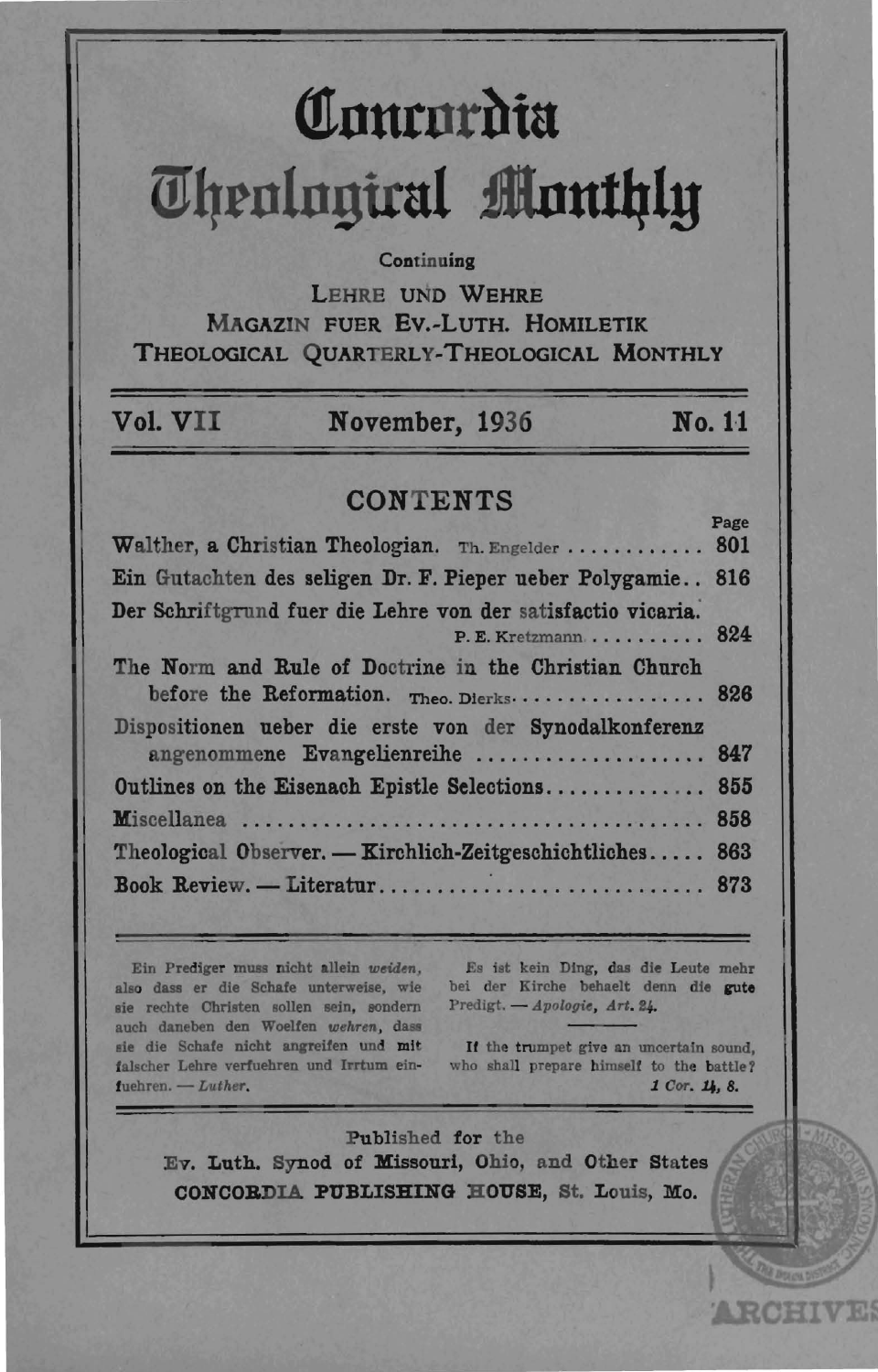# Theological Observer. - Sürchlich=Beitgefchichtliches.

## I. Amerika.

The New History Society and Its New Religion. - As the *Sundaysohool Times* ( July 11) suggests, the New History Society takes its name apparently from its ambitious program - the establishment of the United States of the World and of a universal religion. The *Sunday-school Times* writes in part: "The society was founded in 1928 and is, we are told, based on Bahaist principles. Among its speakers have been John Haynes Holmes, Rabbi Wise, John Dewey, Einstein, Mrs. Sanger, Tagore, and a son of Tolstoy. The chief activities of the organization so far have involved the offering of money prizes in international competition on the promotion of world peace and similar subjects. The theme for one competition was, 'How Can youth Contribute to the Realization of a Universal Religion?' Among the judges were the names of Bishop Fred Fisher, Devere Allen, editor of *The World To-morrow*, Dr. Henry F. Atkinson, General Secretary of the World Conference for International Peace through Religion, and a number of Unitarian ministers. Enterprises of this type and parliaments of religion have always had a peculiar attraction for Unitarians. One way of getting rid of Christianity is to submerge and drown it in a union of religions. This ends Christianity's uniqueness and its absolute demands on the human heart. Competition for this fourth series of prizes was confined to young people of Asia. Its sponsors declare the result to have shown 'that the rising generation in all countries has been caught in a new vibration. Following the footsteps of its spiritual ancestors, Buddha, Confucius, Laotse, Moses, Christ, Baha-U-llah, it has discarded sectarianism and comes out boldly for the religion of progress and love. Never before has the youth of Asia had the opportunity to express its hopes. Youth has made up its mind to annihilate dogmas and to build in their place a fairer edifice.' The writers are then characterized as 'charter members of the order of the great companions,' 'the heralds of a new dawn,' 'the harbingers of a new spring,' 'the stars guiding travelers to a world of idealism, of peace, and of immortal bliss.' We swim in pure azure! What are we to say about this? The proposed religion of progress and love is not the Christian religion. In these essays the name of Christ is not once named save in the customary series, Buddha, Confucius, Jesus. The idea of salvation does not appear, nor does the word sin. 'Religion' is but a rhetorical synonym for friendliness and optimism. The dark and tragic in human nature, man's personal spiritual needs and agencies, are not referred to. We are in a 'summer land' like that of the Spiritists, which is supposed to welcome all after death. Strange that in the present mad welter, as of a burning building, these young people are not looking for a way of escape. They deem themselves sufficient at every point and feel no need of a Savior. One writes from Madras: 'Youth will play the major part in establishing a universal religion. They inherit all the best in the world and have the power to erect a new civilization, avoiding the blunders of the past. Their minds are at least not petrified by blind dogmas.' The Tokyo lad, Shoji Kimura, writes: 'Youth must rise and take the worlel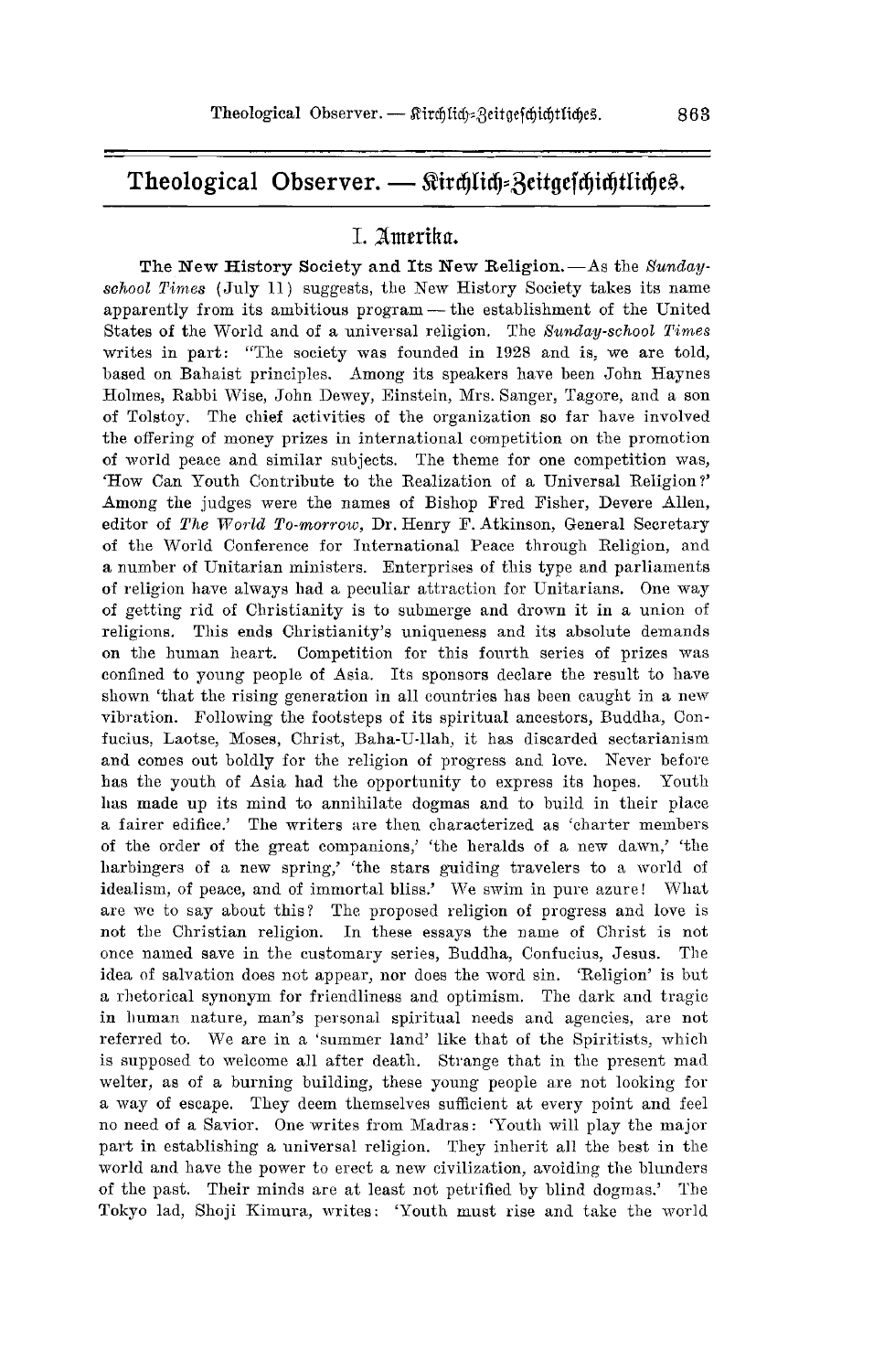by the hand and say, This way.' Another Japanese, who bears the Christian name of Paul and who writes from the Doshisha Mission College (Congregationalist), says: 'We are scientific-minded. Our perspective is not refracted by prior experience. Consequently we can provide the vision for the new social order and draw blue-prints for it. We have a superabundance of energy with which to fire the crucible of modern events.' $-$ 'Create a universal Bible,' cry these youths, 'based on the teaching of all prophets, saints, and thinkers.' 'Publish a universal holy book,' writes a student in the American Mission College (Presbyterian) in Beirut. They call for 'world mansions' in capitals of the nations as headquarters of a world religion. They would organize a Board of Missions to establish missions of the universal religion in all the cities of the world. They would hold religious world congresses, 'an annual celebration, in the leading cities of the world, of a Pantheon of universal religion where all religions will gather together to sing one universal song of love, pray one universal prayer of love, worship one universal lord of love.' 'All religious institutions, churches, mosques, synagogs, should be utilized for the realization of a universal religion.' - That's enough. This 'movement' has already drowned itself in verbiage. We in America are not unfamiliar with that verbiage. Miss Louis Pin Chang, first prize-winner, talks about the 'democracy of God,' a phrase of Shailer Mathews's invention; others roll under their tongues Dr. Fosdick's cherished word 'modern.' It is worth noting that sixty-eight of those competing describe themselves as Christians, the next largest group to the eighty Hindus. Does not this mean that these young people have had their training in mission colleges? Can it be true that this verbiage is the religious colloquial in these colleges ?"

No doubt, what the *Sunday-school Times* here suggests is true. Any one who knows the destrnctive attacks of Modernists upon the Christian religion can readily understand also what should prompt them to establish a "world religion" in which Jesus would count no more than Confucius or Buddha or Mohammed. It is the total destruction of the Gospel of the crucified Christ which the advocates of this new "world religion," which is nothing else than the old naturalistic religion of the carnal heart, has in view.  $J. T. M.$ 

Modification of the Mexican Government Attitude Allows Reopening of Churches. So reports a correspondent of the Christian *Century.* "Already the government is showing a more conciliatory attitude. Wide attention was given to a recent address of President Cardenas in Guadalajara, in which he declared that the religious question had been given overimportance; that the main aim of his administration is social and economic transformation; and that the government should not promote antireligious campaigns, thus sowing discord and impeding constructive accomplishment. This was followed a few days later by an official statement to the effect that the government would not oppose the reopening of churches in those places where they had been closed without federal authorization. Already churches are being reopened on the large northwestern states of Sinaloa, Sonora, and Chihuahua, where they had been closed for a. year and a, half OT longer. Local difficulties continue however. Within the past week in the state of Guanjuato a clash between Catholics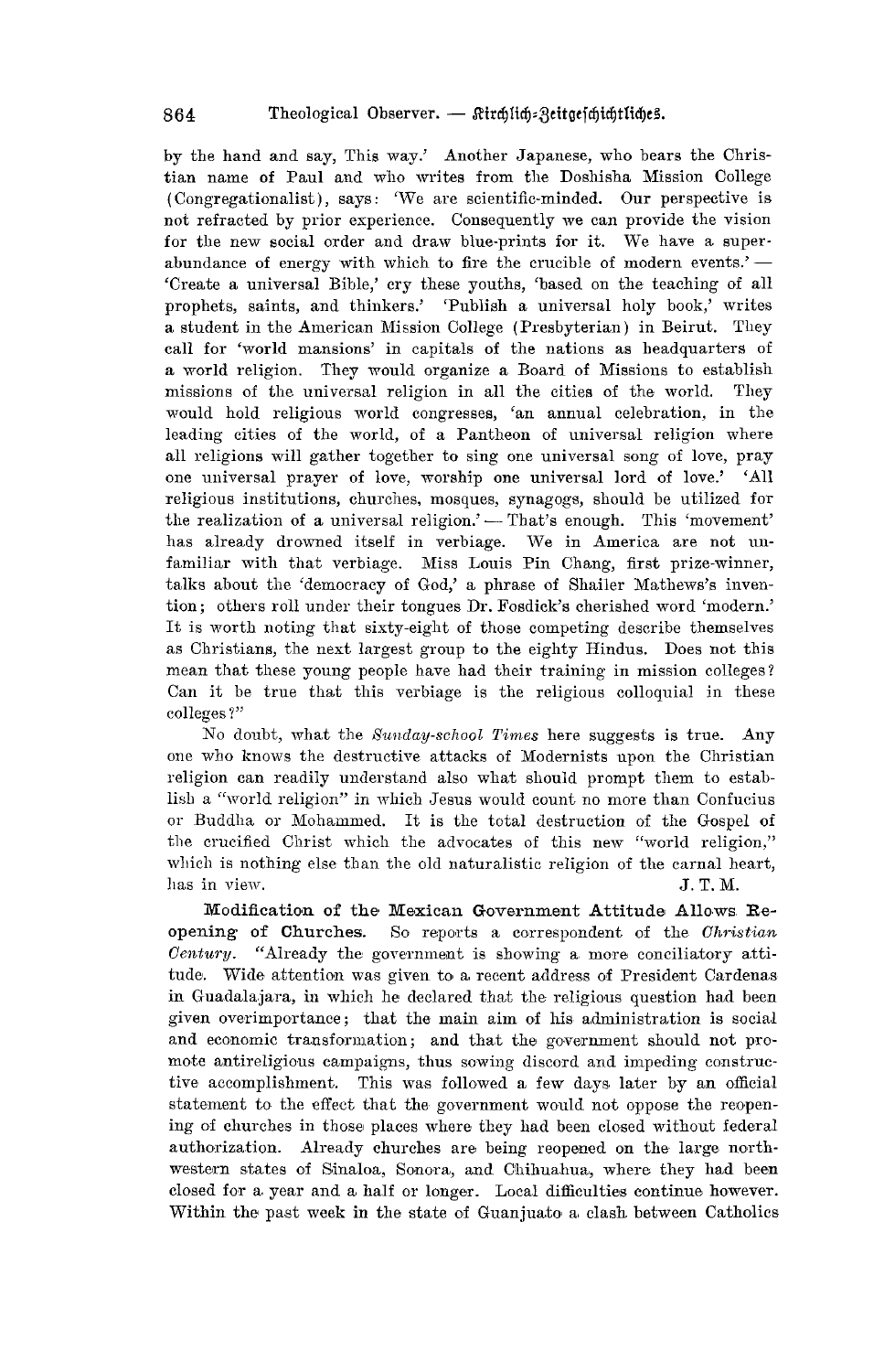on one side and agrarians and rural teachers on the other resulted in the death of fifteen persons and the wounding of fourteen others. An official bulletin places the blame upon Catholic fanatics, who attacked teachers attending a cultural mission when they were putting on a social program in one of the public gardens." A.

Mr. Babson and the Congregationalists. - When Mr. Roger Babson was elected Moderator of the Congregational and Christian Churches, in convention assembled at Mount Holyoke, this was looked upon as a victory for the Conservatives. We read with interest what an editorial in the *Ohristian Oentury* stated about Mr. Babson: "Mr. Babson has long been interested in religion and its relation to business. He has many times said that a revival of religion is necessary to a revival of business. This can be of course a highly dangerous doctrine. The notes he struck at Mount Holyoke, however, were quite innocuous. He proposes to replenish Congregationalism by increasing the birth rate in Congregational families. If the clergy fails to stop the ebbing of the membership in certain Congregational churches by regeneration, he proposes that the laity do it by generation! Some years ago Mr. Babson proposed that the salary of ministers be determined by the number of new members they brought into the church during the year! Apart from the merit of his specific ideas, it may prove that Mr. Babson's emphasis upon responsibility of the laity  $$ the deacons and trustess, and the rank and file - will be a wholesome one." The editorial before us states that during the next two years, according to a vote of the convention (called General Council), a denominational plebiscite will be held on questions concerning the economic order, which course the *Ohristian Oentury* construes as the entering upon "a new dimension of Christian responsibility." While this plan may acquaint Congregationalists with the questions studied in courses of sociology, we are quite sure that it will not result in what the *Christian Century* predicts, "a reconstructed and regenerated Church."

Will the Presbyterian Church of America be Compelled to Change Its Name? - The *Presbyterian* of August 27 writes as follows, respecting the Presbyterian Church in the United States of America (Northern Presbyterians): "Our Church has filed a bill in equity in the common pleas court of Pennsylvania seeking to restrain the Presbyterian. Church of America from its use of this name and title. The moderator, stated clerks, and members of the General Assembly's special committee, appointed last May to guard rights and property, are the plaintiffs. The brief charges that the new organization is engaged 'in a successful campaign to induce members and individual churches of the plaintiff Church to withdraw therefrom with the church property and to bring themselves and said property into membership and support' of the Presbyterian Church of America. It charges that the defendant Church is organized on the same platform of standards and asserts itself to be 'the spiritual successor' of our Church. The brief declares that here and abroad the new Church seeks to grow, and to accomplish these objects, 'through the impairment and disintegration of the organization and work of the plaintiff Church.' 'The principles and practises of comity which prevail among all other Protestant evangelical churches and societies have been openly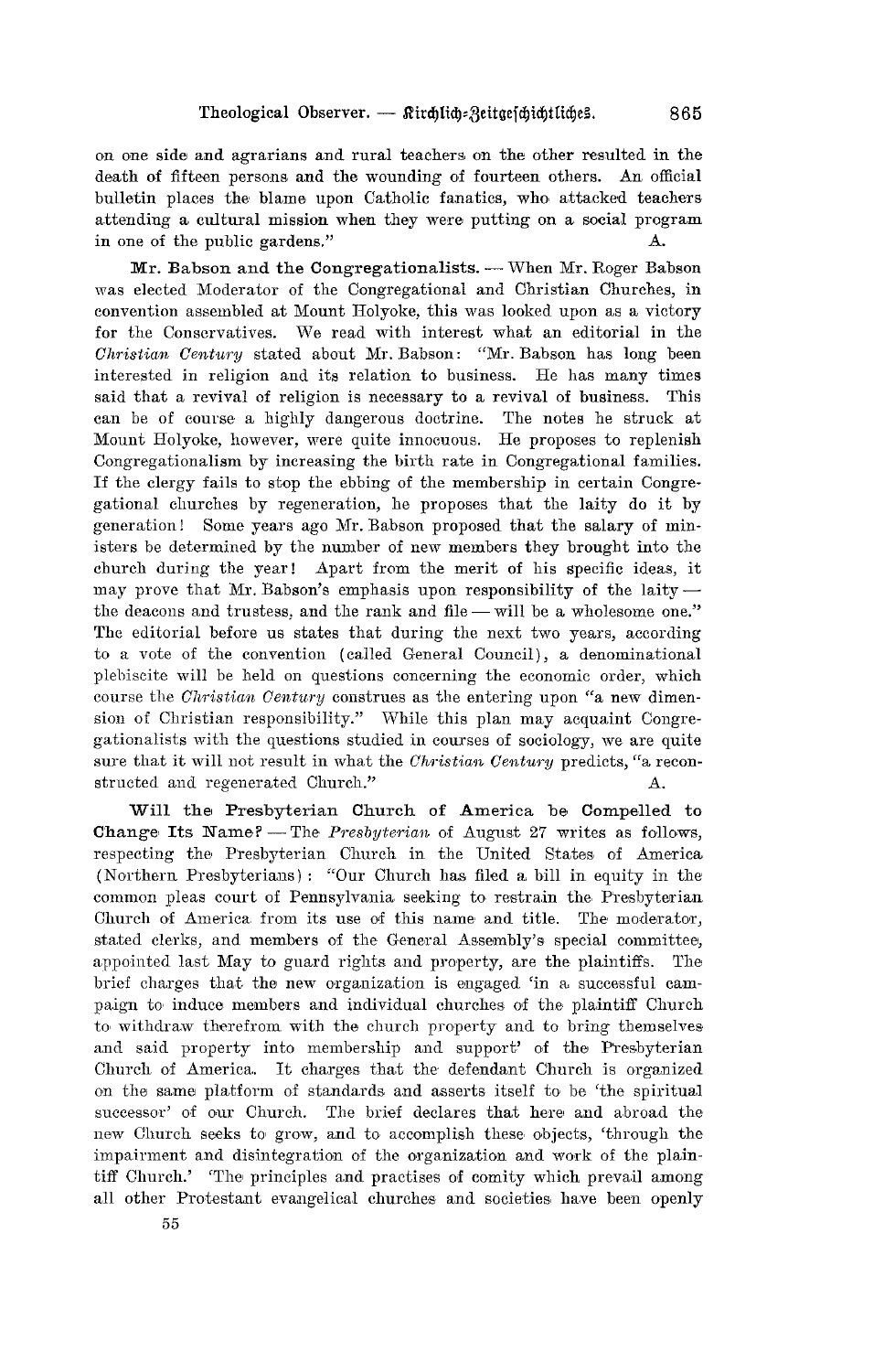disavowed by the defendant,' it is stated. It asserts that our Church is generally known in the world to be 'the prerepresentative of what is known as Presbyterianism in America.' An 'irreparable' injury is claimed if this name is allowed to stand. The defendants have not yet filed a reply." The outcome of this suit will be watched with interest, although from this distance it appears that the plaintiff has no case. A.

Has the Teaching of Immersion been Abandoned in Some Influential Baptist Quarters? - An editorial in the *Christian Century* of July 22, having the heading "No Immersionist Bloc," makes a frank remark about immersion which our readers will be interested to see: "Certainly the old claim of both Disciples and Baptists that there is some authoritarian basis for immersion either in the Scriptures or in the commandment of Jesus has no longer a leg to stand upon. Baptism is not immersion, as Alexander Campbell tanght. Neither, however, is it sprinkling or any other physical act. It is the social act of initiating a proper candidate into the membership of the Christian Church. That this act has results, that it makes a difference, who will deny? But the results do not flow from the isolated act in its organic meaning as incorporation into the body of Christ." If we understand the author correctly, he definitely admits that the Bible does not teach that baptism must be by immersion. There is much which one has to object to in the second part of the paragraph, but we agree with the author when he maintains that neither immersion nor sprinkling is prescribed as the proper mode of baptizing. That a statement of this sort was made in a journal which is supposed to represent the views or principles of the Disciples, commonly regarded a Baptist sect, gives it special significance. A.

"A Far-Sighted Liberal." - Under this heading *Christianity To-day* (September, 1936) writes: "A Universalist preacher writing in the  $Na$ *tion's Business, decries the tendency in his Church and in the Federal* Council of Churches to spend their energies in social betterment. He says: 'Instead of the words of Christ "Seek ye first the kingdom of God and His righteousness, and all these things shall be added unto you," we are now told: Seek ye first what ye shall eat and drink and wherewithal ye shall be clothed, and the kingdom of God and His righteousness will then be added unto you. When all your economic schemes have been put into action; when your planned economy has been duly planned; when the capitalistic system has gone down to the dead gods and broken things; when your cooperative state, whatever may be its shape, has risen upon the ruins, your real task remains the same. The beneficiaries of your idealism are not going to flock to your altars to thank you for your mistaken intervention. They are going to be as far from the kingdom of God as ever; and you will have to return to the old preaching of righteousness with all the vigor and enthusiasm that may be left after liberty has been destroyed and the planned economy, which will not include you in its plans, has been introduced.'" That means, more briefly expressed: "Your whole social-gospel scheme is bound to turn out to be a wretched failure, and besides, by your social gospel you are not going to make any one a Christian." But why, then, remain a Universalist? J.T.M.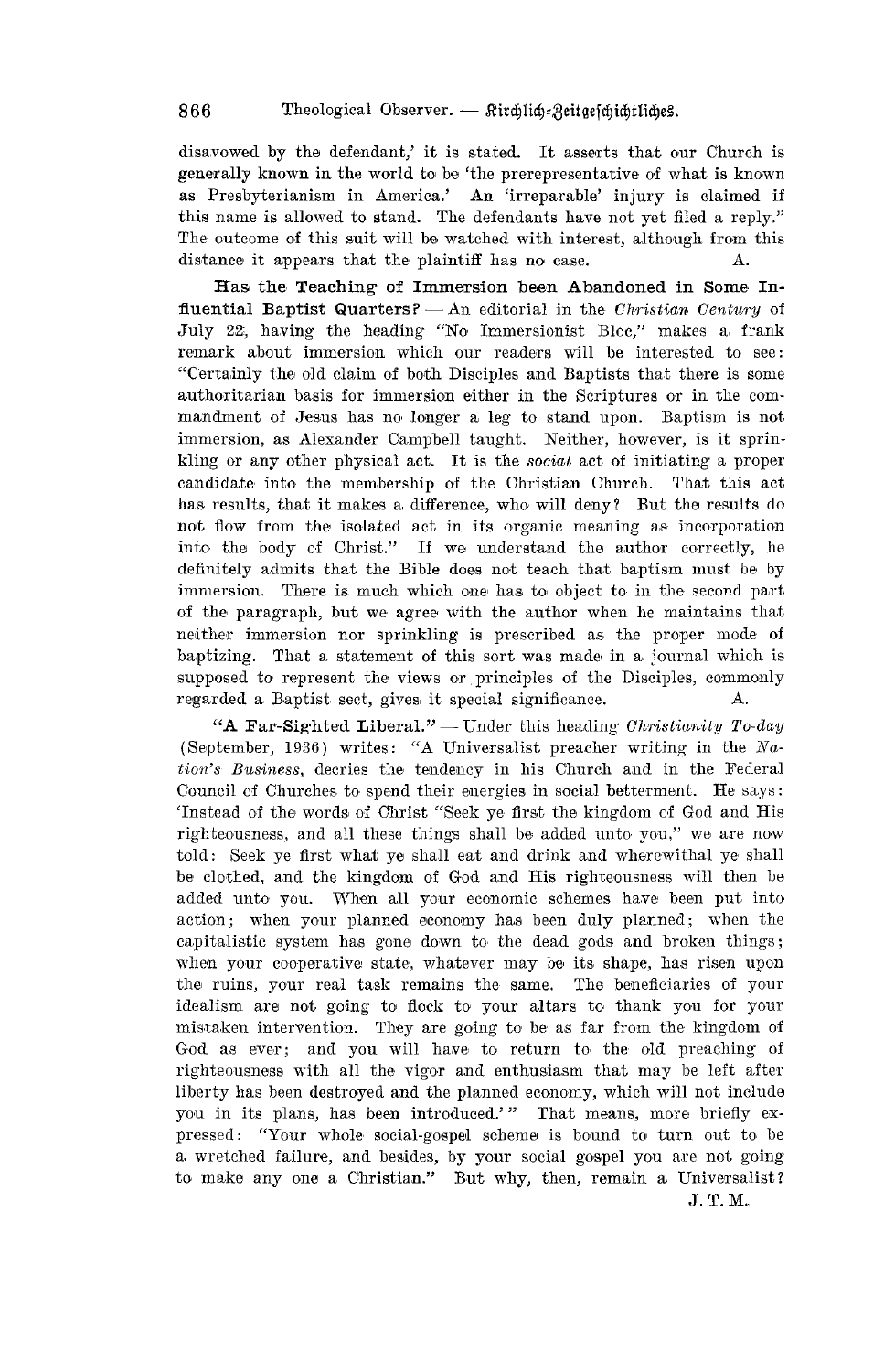Laymen and the Preaching of the Social Gospel.  $-$  An article in the *Ohristian Oentury* seems to be telling the truth when it depicts the viewpoints of the clergy and the laity with respect to the social gospel as follows: "There is a gulf between the clergy and the laity in their ways of thinking and socially applied religion. Perhaps it would show more consideration for the men of our churches, who are, by and large, men of good will, if it should be said that there is a gulf between the spiritual viewpoint on life as enunciated by the pulpit and the practical exigencies of life as encountered by the laymen. Those practical considerations involve cargoes of such value that many laymen prefer not to place them in the hazardous care of ministerial pilots. They say that the pulpit should leave social and economic questions quite alone. This is one danger avoided, but so is the possibility of a commerce offering great rewards. However we may describe the gulf, it surely exists." The writer then outlines what is called the "new partnership" plan, which is sponsored by the Unitarian Laymen's League and which "proposes to construct a bridge of understanding over that gulf. It assays the difficult task of achieving a group conscience on the part of religious-minded people with respect to the vital social, economic, and political issues of the day, a conscience that shall represent the joint conclusions of ministers and laymen." Coming from the Unitarians, who have not much of a theology to preach, the plan does not cause great surprise. The writer, however, is justified in holding that the gulf he speaks of exists not only in Unitarian churches, but in all the denominations where the social gospel is preached. A.

Ą,

Judge Upholds Right to Refuse Salute to Flag. - Sacramento, Cal. (NCJC.) -- In the first test case in California, Judge Peter J. Shields has granted a mandamus writ to Joseph Gabrielli, compelling the Sacramento school authorities to readmit his nine-year-old daughter Charlotte. The family are members of Jehovah's Witnesses, and Charlotte was suspended for refusing to salute the flag.

Judge Shields says: "The Constitution states that the free exercise and enjoyment of religious profession and worship, without discrimination or preference, shall forever be guaranteed in this State." However, he insisted that the objection to the salute must be "purely religious in character," adding: "If there is any particle of political or social purpose involved in the matter, her action will not be tolerated." - *Living Church*.

Brief Items. - "Although it has taken but one per cent. of the ministers and but five per cent. of the members, the newly organized Presbyterian Church of America, has begun to grow. Three presbyteries have been started: New Jersey, New York and New England, and Philadelphia. The Knox Presbyterian Church of Philadelphia was the first to unite with the new Church. An interesting debate at the Philadelphia presbytery hinged on eschatological liberty as one church wanted to make sure it would always have a premillennial pastor. The Independent Board for Presbyterian Foreign Missions now has nineteen missionaries," some located in China, others in India, Japan, Manchukuo, and Peru. What missionary zeal! But we note that the germ of serious dissension is in the new body because some of its members are given to the premillennial vagaries; so the body from the very start is a house divided against itself. The part of this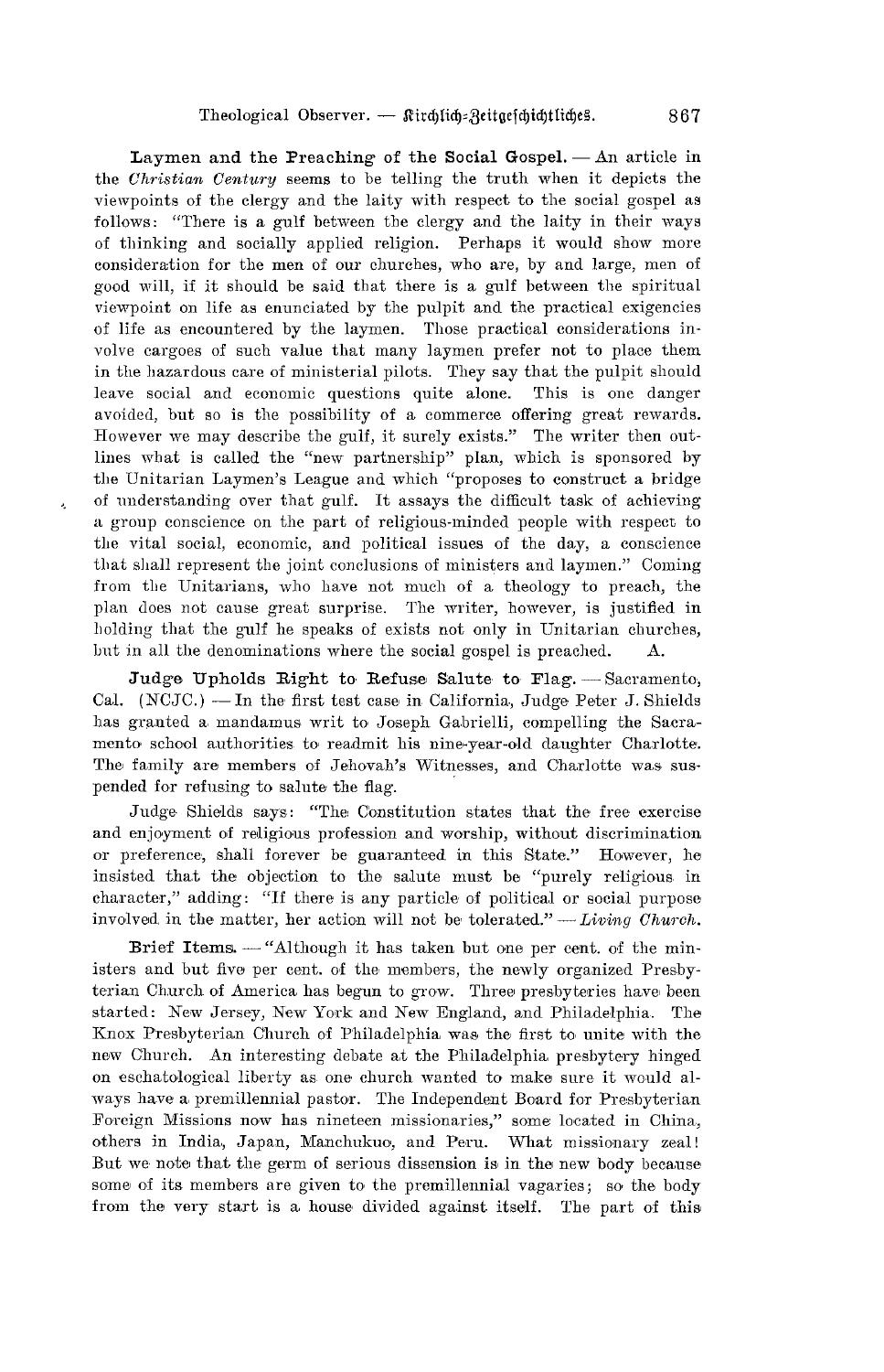item which is in quotation-marks is taken from the *Christian Century*. --At Lachish, where archeological research is going on, "three specimens of alphabetical script were found. One is penned on the remains of a ewer in a temple; the second around a, red bowl in a, tomb; and the third on another piece of pottery. They all belong to the period B. C.  $1295-1262$ and are considered as the connecting link between the Phenician and the oldest alphabetical script which was found in the peninsula of Sinai engraved on stones." (Christian Century.) — It is reported that Presby- $(Christian, Century.)$   $\longrightarrow$  It is reported that Presbyterian missions in Korea are considering closing their schools at which secular education is carried on because the Japanese government demands that at times all schools must engage in public obeisance at Japanese shrines. - The *Presbyterian* prints the Gunning Prize Essay of 1934, written by Rev. De Hart-Davies, M. A., D. D., having the heading "Biblical History in the Light of Archeological Discovery since A. D. 1900." The author very properly confines his attention to the chief points of interest in this field. Looking over the chapter headings, ten in number, one must say that he-has selected the matters that have been given chief prominence in this endeavor during the last decades. Those of our readers who are particularly interested in archeological research, as far as it has bearing on the trustworthiness of the Scriptures, should try to obtain a copy of this essay.  $-A$  person does not have to be a friend of the Papacy to stand aghast at the news of religious persecution perpetrated in Spain these days. Nor does the consideration that the Roman Catholic Church through its exploitation of the masses and through its policy of keeping its members ignorant brought this disaster upon itself reduce the enormity of the atrocities that are reported. An item appearing in one of our exchanges late in August reads: "The Pope has been officially notified that one Spanish bishop has been burned alive and four others murdered by radical mobs, according to a Universal Service dispatch from Vatican City. The report stated that the Bishop of Siguenza was tarred and burned at the stake. The other bishops reported murdered were those of Jaen, Lerida, Segordia, and Barbastro. The Vatican also was notified that the Archbishop of Toledo and the Bishop of Madrid have been forced to flee for their lives." $-$  What are the prominent present theological tendencies? A writer in the *Living Church*, reviewing a book by Edwin Ewart Aubrey, entitled *Present Theological Tendencies*, gives this convenient, helpful summary: "Dr. Aubrey's classification shows 1) modernism (a method rather than a creed, and on the wane); 2) dialectical theology ('Father' Kierkegaard and his variant children - Barth, Brunner, and, painfully, Reinhold  $Niebuhr$ ); 3) neo-Thomism (the revival of "rational" theology in Maritain, Dawson, Wust, and other Catholics); 4) naturalism (a diverse group, including Dewey as well as Wieman and among theistic naturalists both Bergson and General Smuts); and 5) the 'new supernaturalists' like Dean Inge, Dr. Temple, and D. C. Macintosh." It may give us some satisfaction that conservative Biblical theology is not listed among the "tendencies."  $-$ Ritualists, as is well known, have a tendency to debate things that are of little moment. In Greece, for instance, the Orthodox Church is convulsed and rocked with respect to the question whether the Julian calendar may be set aside and the Gregorian, now used quite generally in Christian countries, be adopted. What a pity to see people spend immense amounts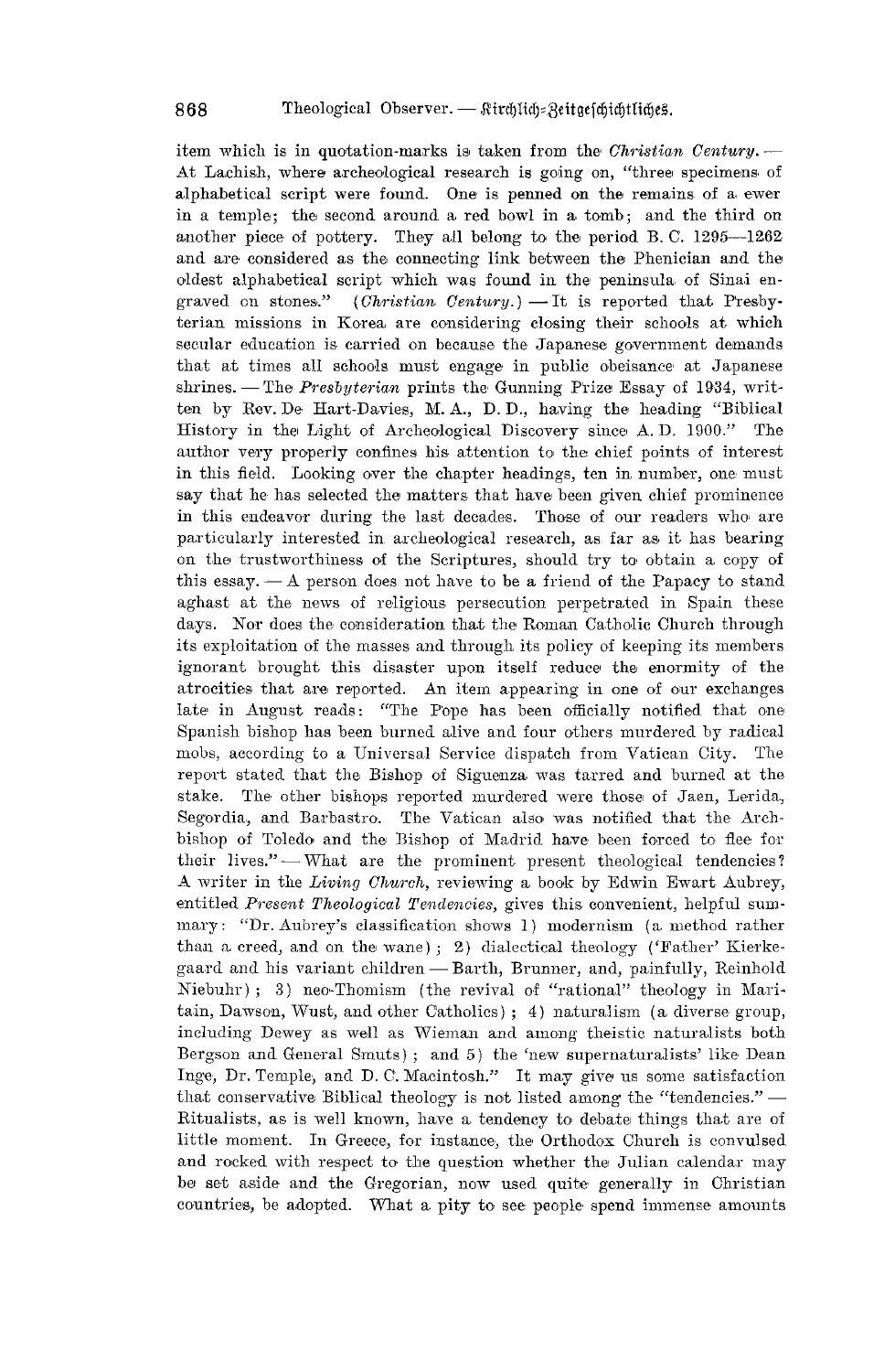of energy on things that do not matter! - From Geneva comes the news that Protestant churches in Spain have suffered very little damage. In several instances where incendiaries planned destruction of Protestant church edifices they were persuaded to change their minds. One must not forget, of course, that in all Spain there are only about six thousand Protestants. - Die Evangelisch-Lutherische Freikirche, the official organ of our brethren in Germany, has issued a special number, in which the sessions of their last convention are well reported and the sixtieth anniversary of their church organization is fittingly commemorated. One hundred copies may be obtained for 18 marks.  $\mathbf{A}$ .

#### II. Ausland.

Ein gewaltiges Zeugnis gegen Irrlehre. Wir unterbreiten unsern Lefern eine Kundgebung des bahrifchen Landeskirchenrats, unterzeichnet bon D. Meifer, die beftimmt war, am 13. Sonntag nach Trinitatis auf den Kan= zeln der lutherischen Landesfirche Baherns berlefen zu werden. Gott gebe, daß dieses Zeugnis nicht auf dem Papier stehenbleibt!

T.

So spricht unser HErr: "Es wird e in e Herde und e in Hirte werden." Als unser HErr dies Wort sagte, hat er an das Schicksal seiner Ge= meinde, feiner Kirche, gedacht. Er hat die Not feiner Gemeinde und den Jammer feiner Kirche gefehen, daß fie nicht immer "eine Herde" ift, daß sie getrennt ift und zerfpalten und zerriffen. Aber mit feinem Wort bon der e in en Herde gibt er die Verheißung, daß diese Not und dieser Jammer nicht bleiben follen, fondern daß die Zeit fommt, wo alle Trennungen und Spaltungen übertvunden tverden, tvo alle, die Chriften fein tvollen, einmütig und einstimmig ihn loben und ehren.

Mit dieser Verheißung hat der HErr uns die starke Sehnsucht ins Herz gelegt nach dieser "einen Herde", hat er uns die Aufgabe gegeben, daß wir arbeiten und kämpfen und beten um die Einheit der Kirche.

Aber er fagt nicht nur das Wort bon der "einen Herde", fondern auch das Wort von dem "einen Hirten". Die "eine Herde" ist nur da, wo der "eine Hirte" ist.

Damit ist die klare Linie gezogen: Wir sollen arbeiten und kämpfen und beten um die eine Kirche; aber die Einheit der Kirche kann sich nur da geftalten, wo man an den HErrn Chriftus glaubt, an den wirklichen Chriftus, nicht an einen erdichteten und erträumten. Nur wo dieser Glaube ift, kann es die e in e Kirche geben; nur der Glaube an den, der unfer HErr und Heiland ift, kann die Trennungen und Spaltungen aufheben, die durch die Christenheit hindurch gehen. Wo wir aber die "eine Herde" wollen ohne den "einen Hirten", wo wir die Einheit der Kirche schaffen wollen ohne den Glauben an Christus, handeln wir wider den Willen des HErrn. So wird es nie und nimmer zu einer Kirche kommen.

II.

Es geht durch unfer Volf zur Zeit ein leidenschaftliches Rufen nach der Einheit der Kirche. Es find vor allem die Thüringer Deutschen Christen, die diefen Ruf erheben. Sie wollen die fogenannte Nationalkirche. Eine Kirche soll sein, die die ganze Nation umfaßt, deren Mitglied jeder ift, der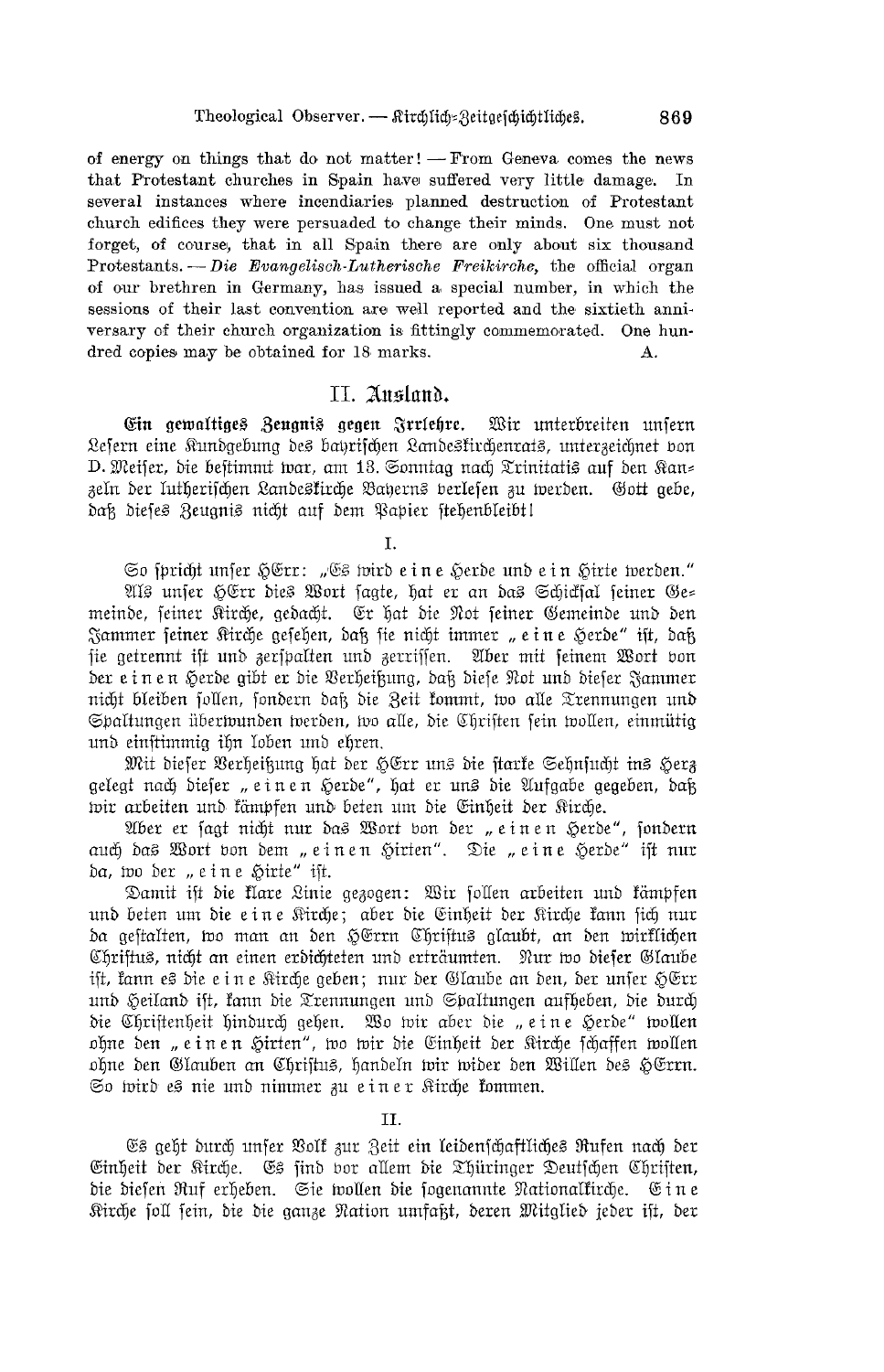zur deutschen Nation gehört. Es soll nicht mehr geben Lutheraner und Reformierte, Protestanten und Katholiken; ja, es scheint, als wollten sie ihre Tore auch für diejenigen öffnen, die sich überhaupt nicht mehr zum HErrn Chriftus bekennen. Der neuen Nationalkirche sollen ohne weiteres alle angehören, die die deutsche Volksgemeinschaft bejahen.

Auf den Kanzeln foll alles gepredigt werden dürfen, was irgendwie der deutschen Wiedergeburt entspricht und sie fördert.

Zur Durchsetzung dieses Zieles in der Kirche soll nötigenfalls die Hilfe des Staates in Anspruch genommen werden.

#### III.

Es hat den Anfchein, als würde der Plan der Nationalfirche dem Wort JEfu entsprechen von der "einen Herde". Aber es ift dabei eben das bergeffen, daß der HErr fortfährt "und e $\,$ in Hirte". Es geht denen, die die Nationaltirche wollen, nicht mehr wirklich um den "einen Hirten".

Man redet wohl bei ihnen vom Heiland; aber es ift nicht mehr der Heiland der Bibel. Man redet wohl vom Chriftenglauben; aber es ift nicht der Chriftenglaube, den Gottes Barmherzigfeit durch feinen Knecht Luther dem deutschen Volk wiedergeschenkt hat.

Man weiß in diesen Kreisen nicht, daß Christus der HErr ist und daß nichts neben ihm Plat hat. Das Volf ift ihnen jo wichtig wie der HErr Chriftus, ja wichtiger als der HErr Chriftus. Darum konnte einer der führenden Thüringer Deutschen Chriften erklären, um der Einheit des deut= fchen Volkes willen fei er bereit, auch den HErrn Chriftus daranzugeben.

Man weiß in diesen Kreisen nichts von dem tödlichen Ernst, der in der Botfchaft JEfu liegt. Bor ihm ift alles menfchliche Wefen, auch das edelite, berloren und berdammt. Sie aber berfündigen, daß, wer nur recht deutfch fei, auch ein rechter Chrift fei.

Man weik bei ihnen nichts davon, dak der HErr Chriftus der einzige und Einmalige ist und daß sein Erlösungswert etwas einziges und Ein= maliges ist. Der HErr Christus ist ihnen nur einer von denen, die durch den Einfat ihres Lebens Erlösung bringen. Vor allem predigen sie, daß auch Deutschland mit seinem Schicksal religiöse Erlösung schaffe. Das Leid Deutschlands seit 1914 wird ihnen zu einem zweiten Golgatha; der Auf= bruch Deutschlands seit 1933 wird ihnen zu einem neuen Ostern.

Es find unter ihnen Leute, die noch weiter gehen. In leichtfertiger Weise reden sie vom Werk JEsu Christi. Opfertod und Blut Christi nennen fie überflüffigen Kram, den der deutfche Menfch von heute nicht mehr brauche.

So steht ihre Lehre in Widerspruch zur Lehre der lutherischen Kirche und zur Lehre der Bibel. Ihre Lehre ist Irrlehre.

#### TV.

Eine Kirchenleitung, die sich gebunden weiß an das Evangelium, muß gegen folche Frrlehre aufftehen, muß fich mit aller Kraft, die ihr gefchen**f**t ift, gegen solche Zrrlehre zur Wehr setzen. Die Leitung der bahrischen Lan= deskirche weiß um diese ihre Pflicht und wird im gegebenen Augenblick das tun, was notwendig ift.

Man wird uns vortverfen: Das ift nichts anderes als Gezänt der Schriftgelehrten und Theologen, die ihren Glauben nur im Kopf haben, aber nicht im Herzen. Man wird uns borwerfen, daß wir mit dem Kampf gegen

870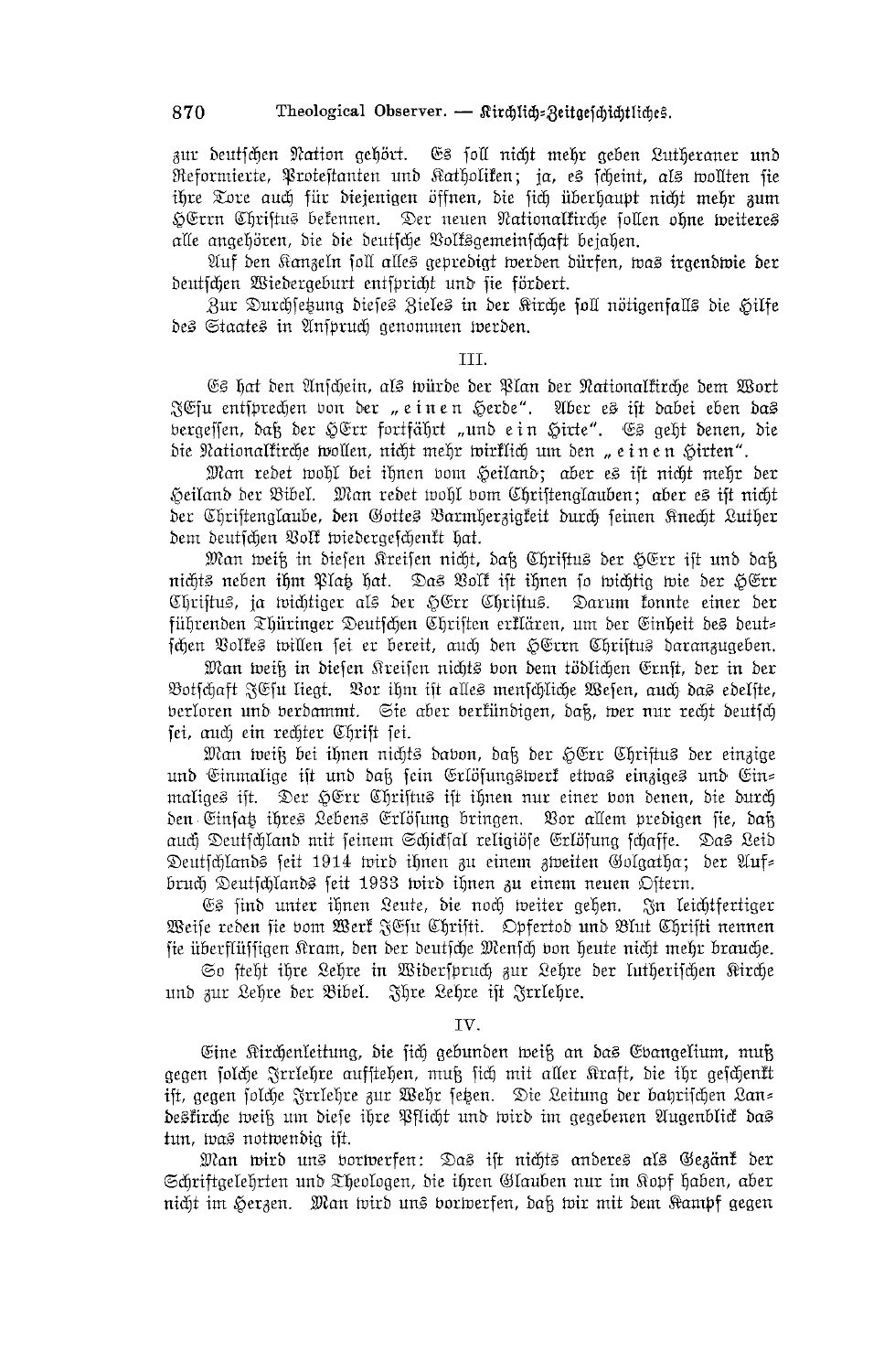diele Lehre lieblos und felbftgerecht die Sinheit der Kirche und die Einheit des Volkes zerreißen.

Mag man das von uns sagen, wenn man's nicht lassen kann!

Wir wissen, es gibt nicht allerlei Herren, sondern nur den einen HErrn; darum gibt es nicht allerlei Wahrheiten, sondern nur die eine Wahrheit; darum gibt es auch nicht allerlei Evangelien, sondern nur das e i n e Ebangelium bon dem Chriftus, der da geftorben ift für unfere Sün= den nach der Schrift und begraben und auferftanden am dritten Tage nach der Schrift. Wo nicht einzig und allein dieses Evangelium berfündigt wird, da wird die Ehre des HErrn Chriftus berletz; denn man hat aus ihm etwas anderes gemacht, als was er selber sein wollte.

Wo das geschieht, da wird unser Volk um den Trost seines Gewissens und um das Heil seiner Seele betrogen. Denn allein das biblische Eban= gelium rettet unser Volk von Sünde und Tod.

Um der Ehre Chrifti willen darf die Kirche kein anderes Evangelium berkündigen, darf fie kein anderes Ebangelium dulden auf ihren Kanzeln. Um des Heiles unsers Volkes willen muß sie unerbittlich scheiden zwischen Wahrheit und Lüge.

Gott weiß, daß wir nicht mit leichtem Herzen so urteilen und richten und den Kampf kämpfen gegen die falsche Lehre. Aber es ift das Wort Gottes, das da scheidet zwischen Lüge und Wahrheit, zwischen Lehre und Frelehre, zwischen Glauben und Unglauben.

Wer kann wider das Wort Gottes?

Weil wir gebunden find an dies Wort Gottes, können wir auf die Ver= suche, die auf diese Weise die deutsche Nationalkirche schaffen wollen, nur antworten mit einem entschiedenen und entschlossenen Nein. Niemand und nichts kann uns zwingen, daß wir zu einer solchen Rirche ja sagen.

Man wird uns dann borwerfen, daß wir nicht zu unferm deutschen Volf stehen. Mag man sagen, was man nicht lassen kann! Wir befehlen diese Sache Gott. Er weiß, daß wir bereit find, unserm Volf jedes Opfer zu bringen. Ein Opfer aber dürfen wir nicht bringen, das ist das Opfer der Wahrheit.

Was wollten wir lieber, als daß es eine Kirche in unserm deutschen Volke gäbe! Wir trauern, daß wir im Heiligtum Gottes nicht gemeinsam stehen können; daß die einen dahin gehen und die andern dorthin. Aber zur Einheit der Kirche gibt es nur einen Weg: Unser deutsches Volk von oben bis unten muß sich bekennen zum Ebangelium; unser Volk muß sich Mann für Mann bekehren zu ihm, der gefagt hat: "Ich bin der Erfte und der Letzte und der Lebendige. Ich war tot, und siehe, ich bin lebendig von Ewigkeit zu Ewigkeit und habe die Schlüssel der Hölle und des Todes."

Gottes Heiliger Geift stehe uns bei, daß wir alle, Kirchenleitung und Pfarrer und Kirchengemeinden, treue Zeugen dieses HErrn werden! Und er, der HErr der Kirche, wird allen treuen Zeugendienst segnen und schaffen, daß zu seiner Zeit werde ein Hirte und eine Herde. 9r.

Das Wachstum des Katholizismus in Afrika. Nach einer in dem Missionsblatt "Allgemeine Missionsnachrichten" beröffentlichten Mitteilung aus der römischen Missionszeitschrift "Die katholischen Missionen" ist Afrika gegentvärtig das bei tveitem fruchtbarfte Feld der fatholifchen Miffions= arbeit. Im Jahre 1933 zählte die katholische Mission insgesamt auf den berschiedenen Missionsfeldern 16.6 Millionen Ratholiken und 2.6 Millionen